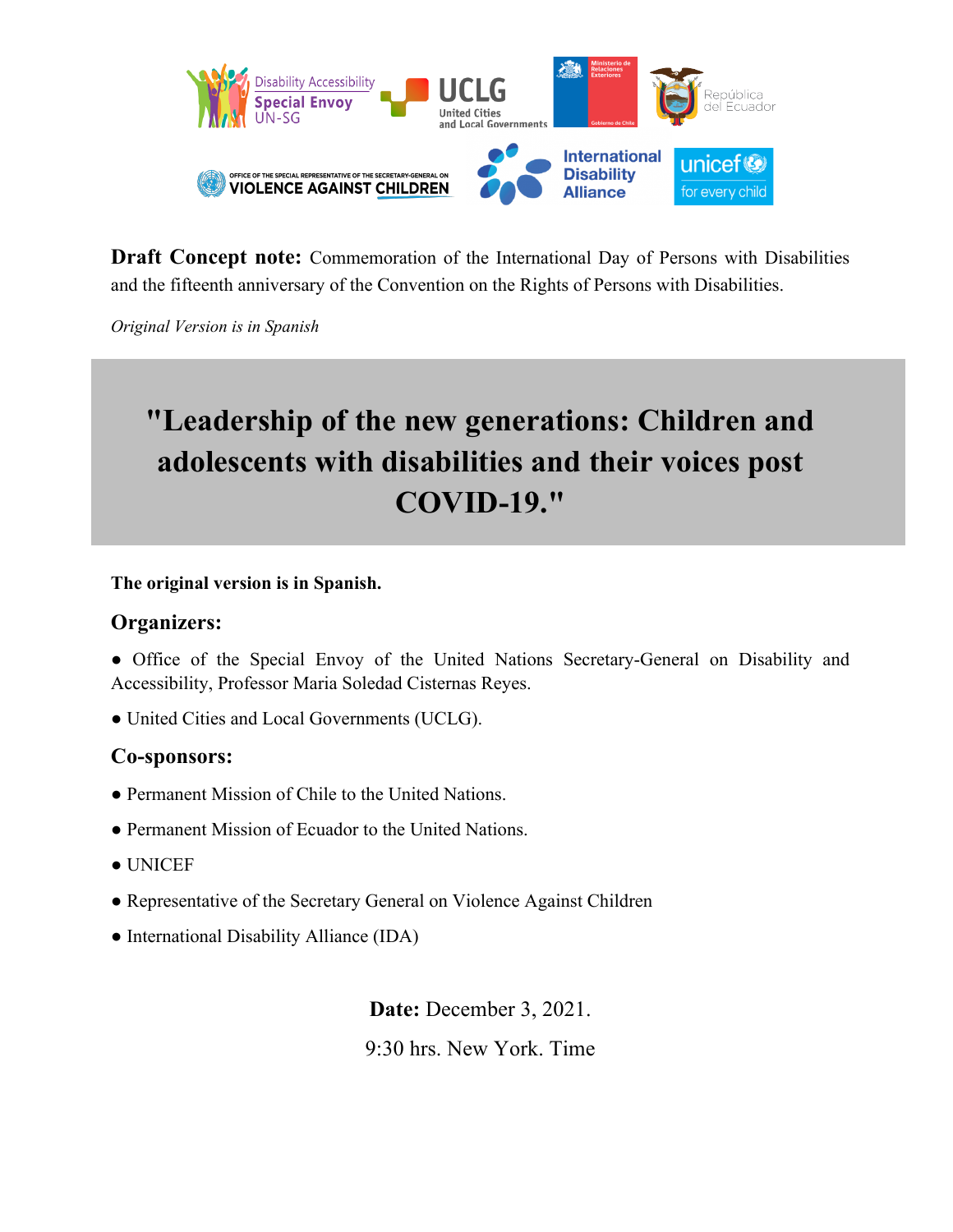

#### **1. Background**

Article 7 of the United Nations Convention on the Rights of Persons with Disabilities (CRPD) prescribes that States Parties have the primary duty to protect the best interests of children with disabilities. The Convention highlights the importance of taking a series of measures that seek to ensure that children with disabilities fully enjoy all human rights and fundamental freedoms on an equal basis with other children.

Article 2 of the Convention on the Rights of the Child reinforces this idea by establishing that States Parties shall promote and ensure all their rights, without distinction of any kind, and must take the necessary measures to protect them from all forms of discrimination. Furthermore, the aforementioned Convention establishes this commitment in Article 23, where it prescribes that States Parties must recognize that children with disabilities have the right to enjoy a full and decent life, in conditions that ensure their dignity, as well as their active participation in the community.

The Committee on the Rights of the Child, in its General Comment No. 9, points out that children with disabilities are much more likely to experience obstacles to the full enjoyment of their rights, **but not because of the disability itself**, but rather because of a combination of social, educational, health and even cultural obstacles, so the strategy is to adopt the necessary measures to eliminate these obstacles. In addition to the above, the Committee emphasizes that children with disabilities are more vulnerable to all types of violence and physical, mental or sexual abuse in all environments, including the family and schools.

Bullying affects a high percentage of children and adolescents in the world, especially students with disabilities. This harassment can be verbal, physical, psychological, sexual, and even cyber violence or cyberbullying, since the growing access to information and communication technologies exposes children and adolescents to new forms of violence.

According to the UNESCO report "*Behind the numbers: Ending school violence and bullying*", it was concluded that the reasons for the greater vulnerability to violence and harassment of children and adolescents with disabilities include stigma, discrimination, isolation, negligent treatment and difficulties in information and communication, which often make it impossible for children and adolescents with disabilities to report situations of violence or harassment.

In addition, the latest UNESCO report "Violence and bullying in educational settings: the experience of children and young people with disabilities", published this year 2021, is categorical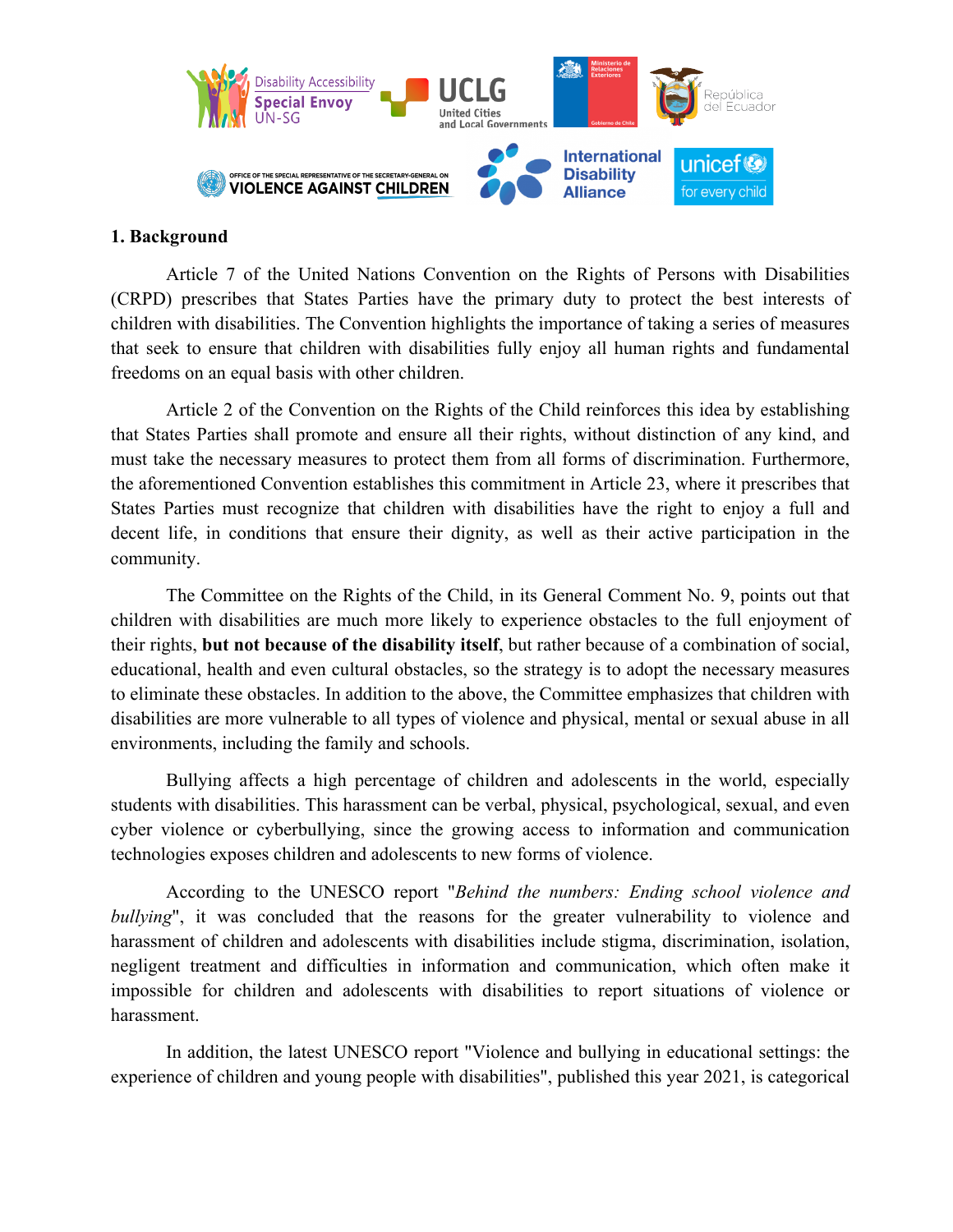

in pointing out that not only students perform these acts, but also teachers, including school staff, can be perpetrators of violence. It also mentions that girls with disabilities are at greater risk of being sexually abused by their peers than girls without disabilities. Reference is even made to a study conducted in Ugandan primary schools, which found that girls with disabilities were two to four times more likely to experience sexual violence perpetrated by their classmates.

The aforementioned practices have a significant impact on the deterioration of coexistence among students, since bullying affects the entire educational community, either directly or indirectly, having negative consequences on the well-being, development and exercise of rights of children and adolescents with disabilities, compromising their health, emotional well-being and academic performance, and also being associated with lasting consequences that continue into adulthood.

To this end, Article 8 of the CRPD expressly states that States Parties undertake to adopt immediate, effective and appropriate measures to promote respect for the rights of persons with disabilities at all levels of the education system, including among all children from an early age.

Likewise, Article 3 of the CRPD establishes as a guiding principle the duty to respect the evolving capacities of children with disabilities and their right to preserve their identity. This is closely linked to Article 7 of the CRPD, which states that States Parties shall ensure that children with disabilities have the right to express their views freely on all matters affecting them, their views being given due weight in accordance with their age and maturity, on an equal basis with other children, and to receive assistance appropriate to their disability and age in exercising that right.

General Comment No. 4 on the Right to Inclusive Quality Education of the Committee on the Rights of Persons with Disabilities has established the importance of the recognition of inclusion as key to achieving the strengthening of quality education for all students, especially students with disabilities, as it fosters the development of inclusive, peaceful and just societies. It also states that women and girls with disabilities are disproportionately affected by violence and abuse, including physical and humiliating punishments inflicted by teachers, for example through the use of restraint methods. Thus, the Committee reinforces and encourages schools and other educational institutions to promote the participation of students, including students with disabilities, in the formulation of policies, such as accessible protection mechanisms, to combat disciplinary measures and bullying, including cyberbullying.

On the other hand, the 2030 Agenda establishes in its SDG  $N^{\circ}4$ : Ensure inclusive, equitable quality education, being one of its Goals to build and adapt educational facilities that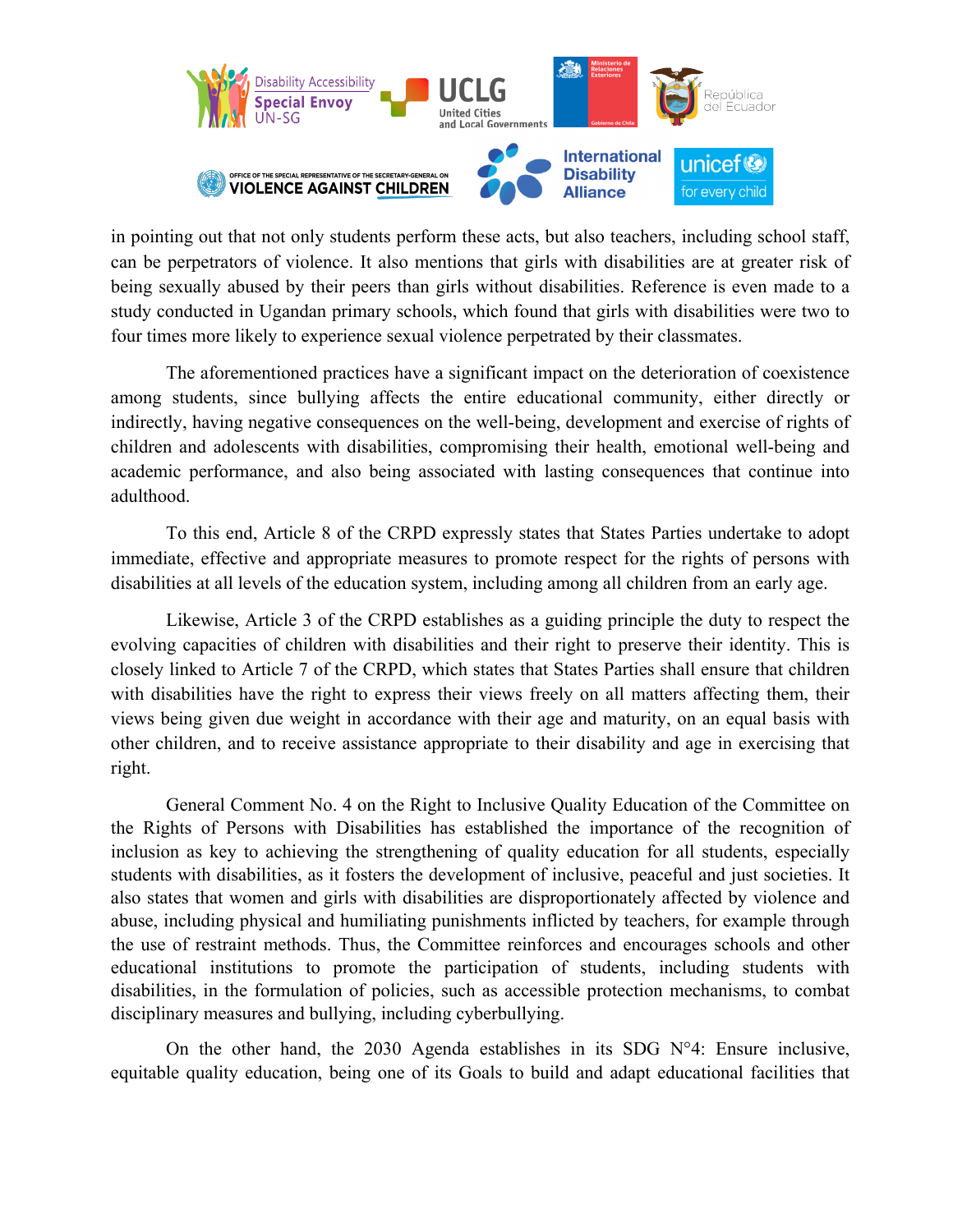

take into account the needs of children and adolescents with disabilities, offering safe, non-violent, inclusive and effective learning environments.

At the same time, the 2030 Agenda in its SDG  $N^{\circ}$ 3 on health and well-being, is directly connected to the health of children and adolescents around the world who suffer violence and harassment, in relation to mental and physical health.

From another angle, the CRPD in its articles 9 and 21 prescribes the obligation to ensure universal accessibility, which is of course directly connected to the accessibility that educational environments must have. The latter is also connected to SDG  $N^{\circ}11$ , to achieve inclusive, resilient and sustainable cities and communities, since the goal is to provide universal access to safe, inclusive and accessible spaces, particularly for women, girls, boys and adolescents with disabilities, along with accessible transportation. In other words, the lack of accessibility in school environments could qualify as structural bullying.

For these reasons, inclusive education and universal accessibility play a fundamental role in preventing and putting an end to school bullying of children and adolescents with disabilities, understanding that inclusion should not only be understood and practiced in the general education system, but that close cooperation between educators, parents and States is also essential, through awareness and development of school programs that include the participation of children and adolescents with disabilities. All this in order to implement direct solutions to ensure better coexistence, educational training programs aimed at good treatment, as well as universal accessibility and reasonable accommodation for the effective achievement of an inclusive quality education.

Consequently, today more than ever, the leadership of children and adolescents with disabilities, who have had to face the strong attacks as a result of the COVID-19 pandemic, are the authentic voices to provide the world with the inputs for an inclusive quality education based on good treatment in the school environment and universal accessibility as a pillar and bridge for the exercise of human rights and fundamental freedoms.

The 15 years since the adoption of the United Nations Convention on the Rights of Persons with Disabilities is the best time **to promote an unprecedented space for the effective participation of children and adolescents with disabilities, promoting the strong leadership of the new generations** for the implementation of the Convention and the fulfillment of the 2030 agenda on sustainable development in such important areas as inclusive quality education and universal accessibility.

### **2. Objetives**

### **2.1. General objetives**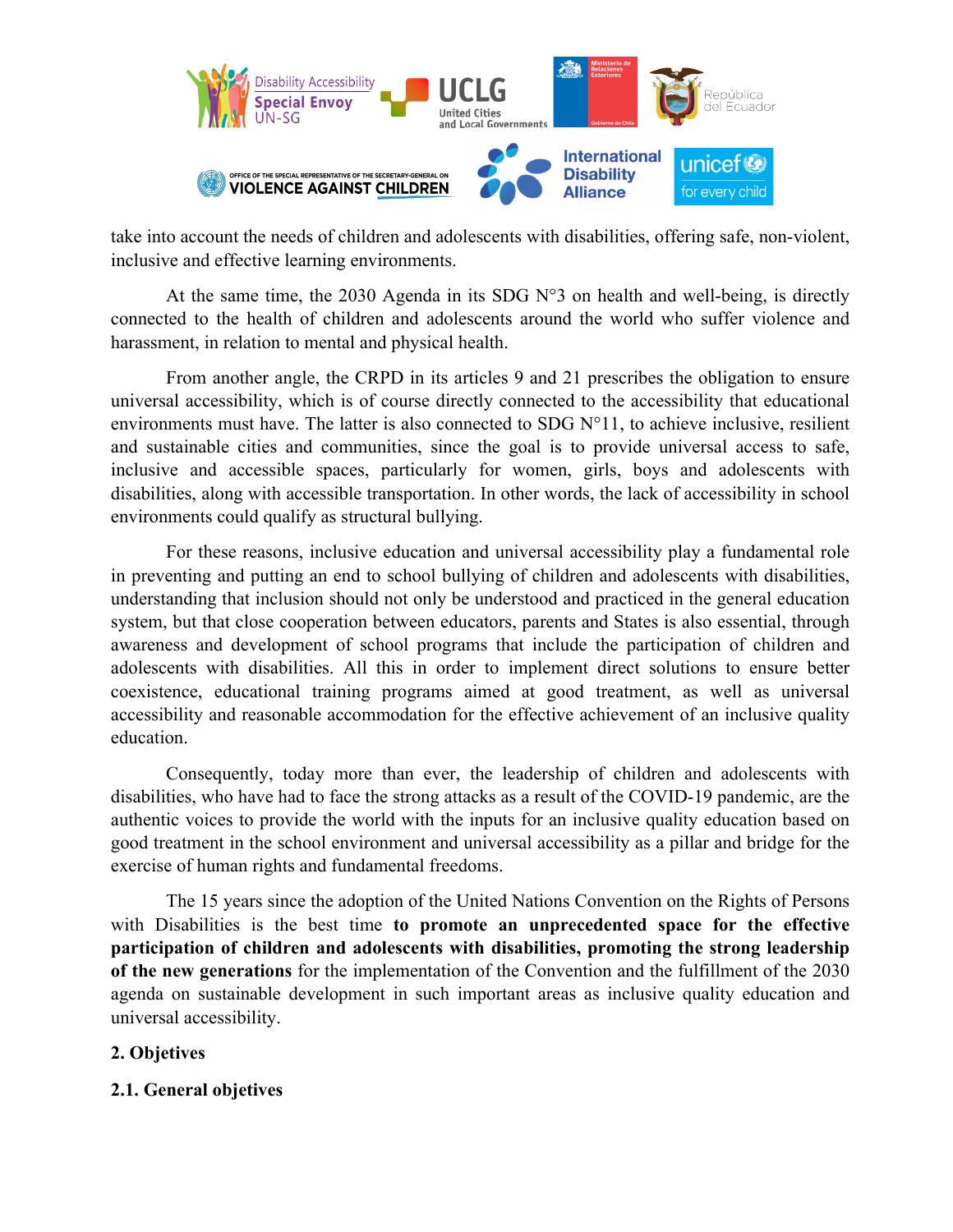

To publicize the declaration of children and adolescents with disabilities from different regions of the world, calling to value human diversity, to recognize them as an important part of society, and also to guarantee their right to inclusion and participation in a quality inclusive education system, building and strengthening accessible environments, free of abuse, violence, harassment and discrimination, on equal terms with other students.

All this in order to promote the direct participation of children and adolescents with disabilities in the formulation of public policies aimed at combating violence and bullying.

This declaration will be delivered to the highest authorities of the United Nations, to the different agencies and mandates of the organization and to the States Parties, being a milestone of participation of children and adolescents with disabilities in the world in the United Nations.

### **2.2. Specific Objetives**

- Promote awareness for the eradication of violence and bullying against children and adolescents with disabilities, as well as the importance of implementing universal accessibility, developing from the rights holders, the guidelines for a coexistence that values human diversity and promotes the rights of children and adolescents with disabilities.
- Promote the model of human rights of persons with disabilities and children's rights as a framework for the active participation of children and adolescents with disabilities as subjects of rights.
- To listen to the voices of children and adolescents with disabilities with their proposals to promote respectful coexistence of diversity and good treatment at school.
- Promote the participation of organizations of children and adolescents with disabilities in the design and implementation of awareness programs and anti-bullying initiatives, in national realities.
- Symbolically deliver the declaration for children and adolescents with disabilities in the world to the authorities of the United Nations and global society in general.
- Reinforce the Campaign of Good Treatment of children and adolescents with disabilities with emphasis on prevention of Bullying. (Motivational video)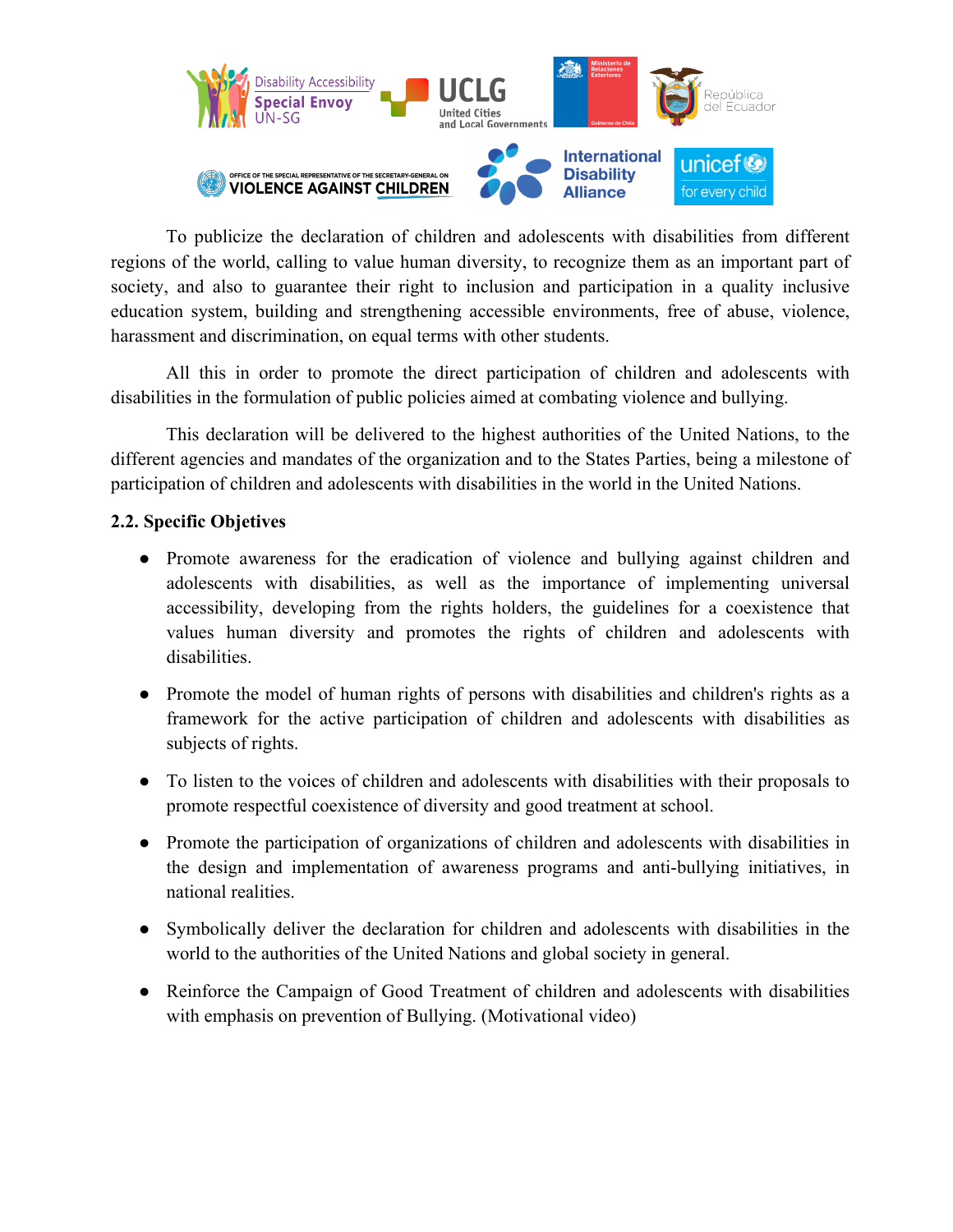

● Promote the synergies of organizations of persons with disabilities, mandates, United Nations agencies, among others, working for the right to a life free of violence and universal accessibility.

### **3. Format of the Declaration**

The Declaration has been developed by children and adolescents with disabilities from different regions of the world, with the aim of awareness raising in order to implement its proposals.

### **4.Program**

**Duration:** 75 min.

- **1. Opening Remarks:**
	- Milenko Skoknik Tapia, Ambassador and Permanent Representative of Chile of the United Nations.
	- Ms. Emilia Saiz. Secretary General of United Cities and Local Governments (UCLG). (TBC)
- **2. Description, objectives of the declaration and brief introduction to the activity:**
	- Ms. María Soledad Cisternas Reyes. Special Envoy of the UNSG on Disability and Accessibility

## **3. Segment "Participation of Children and Adolescents with disabilities of different regions of the world"**

- Intervention of children and adolescents with disabilities moderated by UCLG.
- a) Importance of universal accessibility.
- b) Proposals for living together free of violence / The world they wish/dream of.
- c) Delivery of the Declaration.
- d) Motivational Video